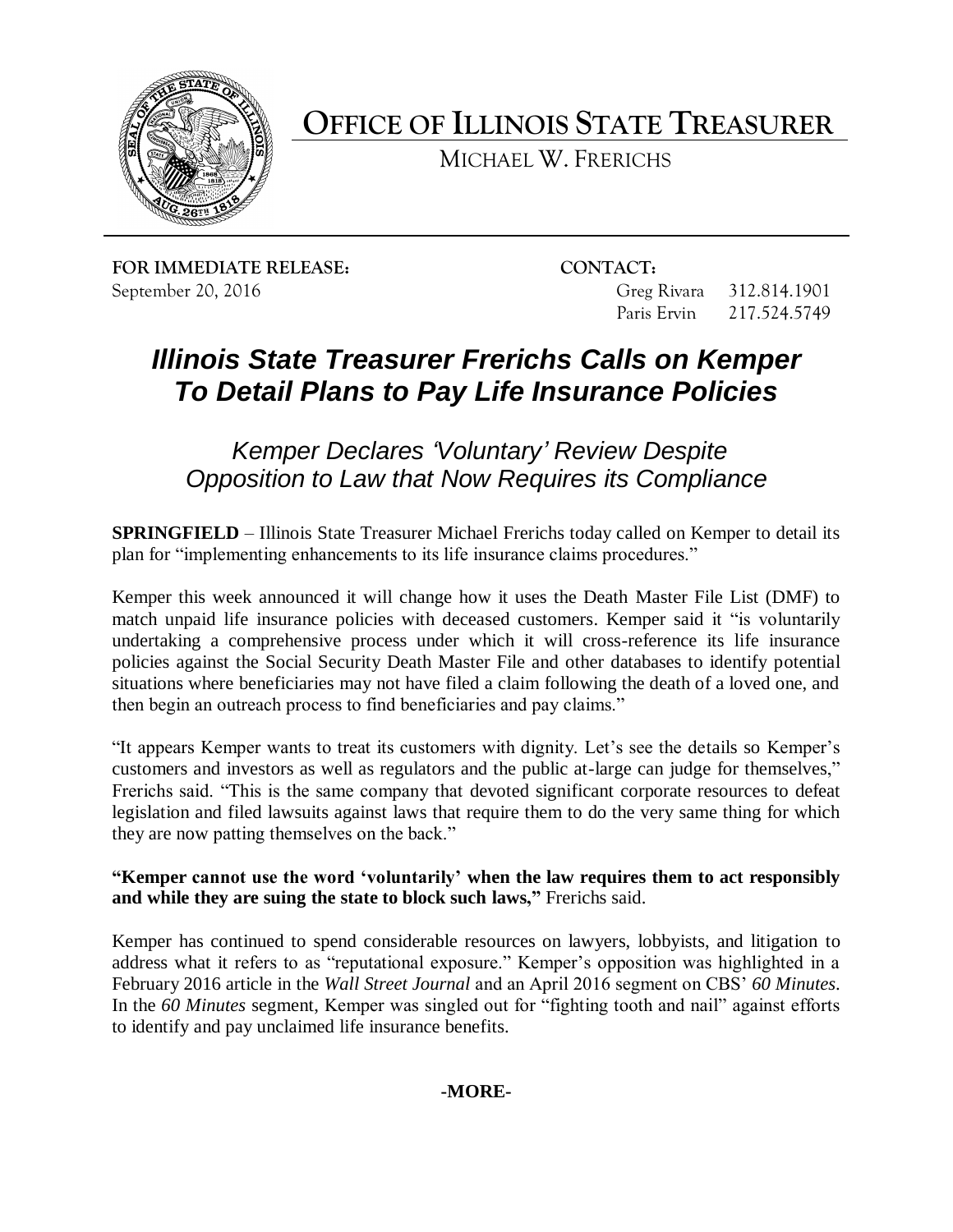Three insurance companies under Kemper's umbrella are suing Frerichs to block the state treasurer's request to allow independent auditors to confirm that the Chicago-based insurer is complying with Illinois' unclaimed property law. Kemper seeks to block the audit, saying **"life insurers such as (Kemper) have no affirmative obligation to take any steps to determine that an insured has died and/or that benefits are payable**…" and that they "**do not want to … adopt a practice where (Kemper has) an affirmative obligation to identify deceased insureds and escheat policy proceeds five years after the date of a death reported on the DMF.**" (Kemper Illinois Complaint pp 9, 20). Kemper also has filed lawsuits against Kentucky, Maryland, Florida, California and Pennsylvania in attempts to stop audits or state laws.

In August, the Governor signed into law Frerichs' legislation requiring life insurance companies to use the Death Master File (DMF) list to determine if a policy holder has died and the death benefits have not been paid. Kemper was the only opponent to this legislation. The Social Security Administration manages the list to make sure recipients are alive and to prevent waste, fraud and abuse in the social security program. Legislation similar to Illinois' Unclaimed Life Insurance Benefits Act was signed into law earlier this year in Florida and West Virginia after passing the respective legislatures with overwhelming bi-partisan majorities. The Florida law passed unanimously and was championed by the elected Chief Financial Officer, a Republican. The West Virginia law was championed by the Democratic state treasurer. New York passed the first law to require DMF matching by life insurance companies in 2011.

Previously, Kemper stated in federal filings that submitting to such audits and state laws would impair its profit margins.

#### **Among the questions that Kemper needs to answer:**

Will Kemper drop its lawsuits against Illinois, Maryland, Florida, California and Pennsylvania now that it has agreed to "voluntarily" use the DMF?

Will Kemper allow auditors representing Frerichs, as well as Treasurers and Insurance Commissioners across the country, to examine Kemper's records to ensure compliance with state laws?

When will this voluntary review begin and how long will it take?

Once an unpaid policy is found, how long will it take to pay the family?

Which policies will be covered?

Will this new approach include policies that have lapsed, especially cases where the policy was in-force when the insured died?

What does "evaluate our policies on a regular basis" mean?

### **-MORE-**